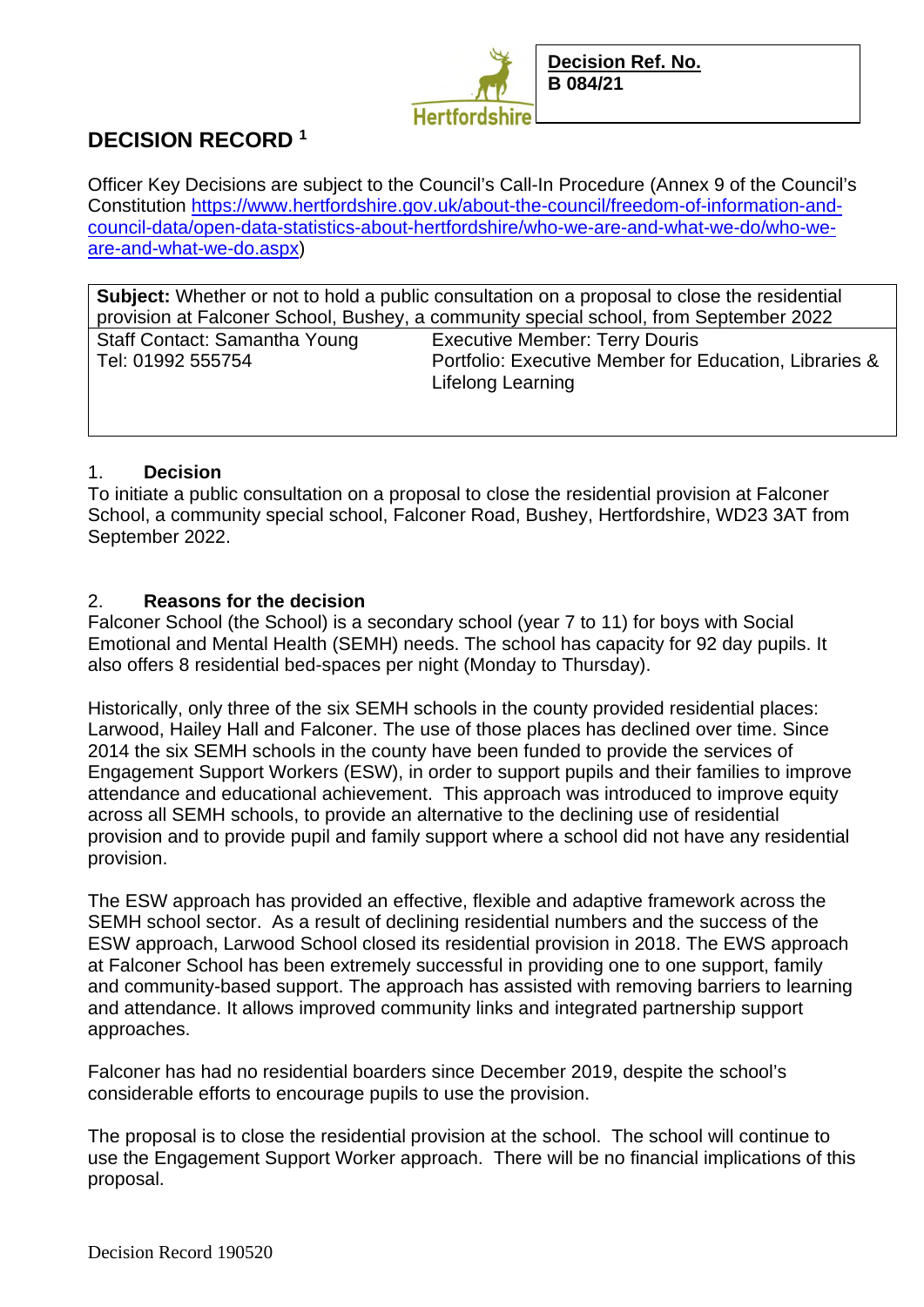## 3. **Alternative options considered and rejected <sup>2</sup>**

None

#### 4. **Consultation**

(a) Comments of Executive Member <sup>3</sup> <sup>4</sup> The Executive Member has no comments other than to concur with the Director's intention to agree the proposal.

(b) Comments of other consultees <sup>5</sup>

None

5. **Following consultation with, and the concurrence of the Executive Member, I am proceeding with the proposed decision.** 

Signed:

Title: Director of Children's Services Date: 6th September 2021

- 6. Copies of agreed document to:
	- Democratic Services, Room 213, County Hall (signed paper original). Electronic copy to: Democratic.Services@hertfordshire.gov.uk (for public inspection both at County Hall and on www.hertfordshire.gov.uk)

and following the expiry of the call-in period to:

- Executive Member Councillors Terry Douris
- Local Member; Laurence Brass
- Chair (Councillor David Andrews), and Vice-Chairs (Councillors Richard Butler and Sandy Walkington) of the Overview and Scrutiny Committee
- Office of the Schools Adjudicator (osa.team@osa.gsi.gov.uk)
- The governing body / proposers (as appropriate) email to school head teacher to forward to the governing body
- The trustees of the school (if any)
- The local Church of England diocese Canon David Morton, Director of Education, Diocese of St Albans (dde@stalbans.anglican.org)
- The local Roman Catholic diocese Mr Peter Sweeney, Director of Education, Diocese of Westminster (petersweeney@rcdow.org.uk; education@rcdow.org.uk)
- For certain types of statutory proposal only: Department for Education (DfE) (SchoolOrganisation.NOTIFICATIONS@education.gov.uk)
- For special school proposals only: The parents/carers of every registered pupil at the school
- For SEND-related proposals only: Herts Parent Carer Involvement (HPCI); Carol Kelsey (coordinator@hertsparentcarers.org.uk; contact@hertsparentcarers.org.uk)